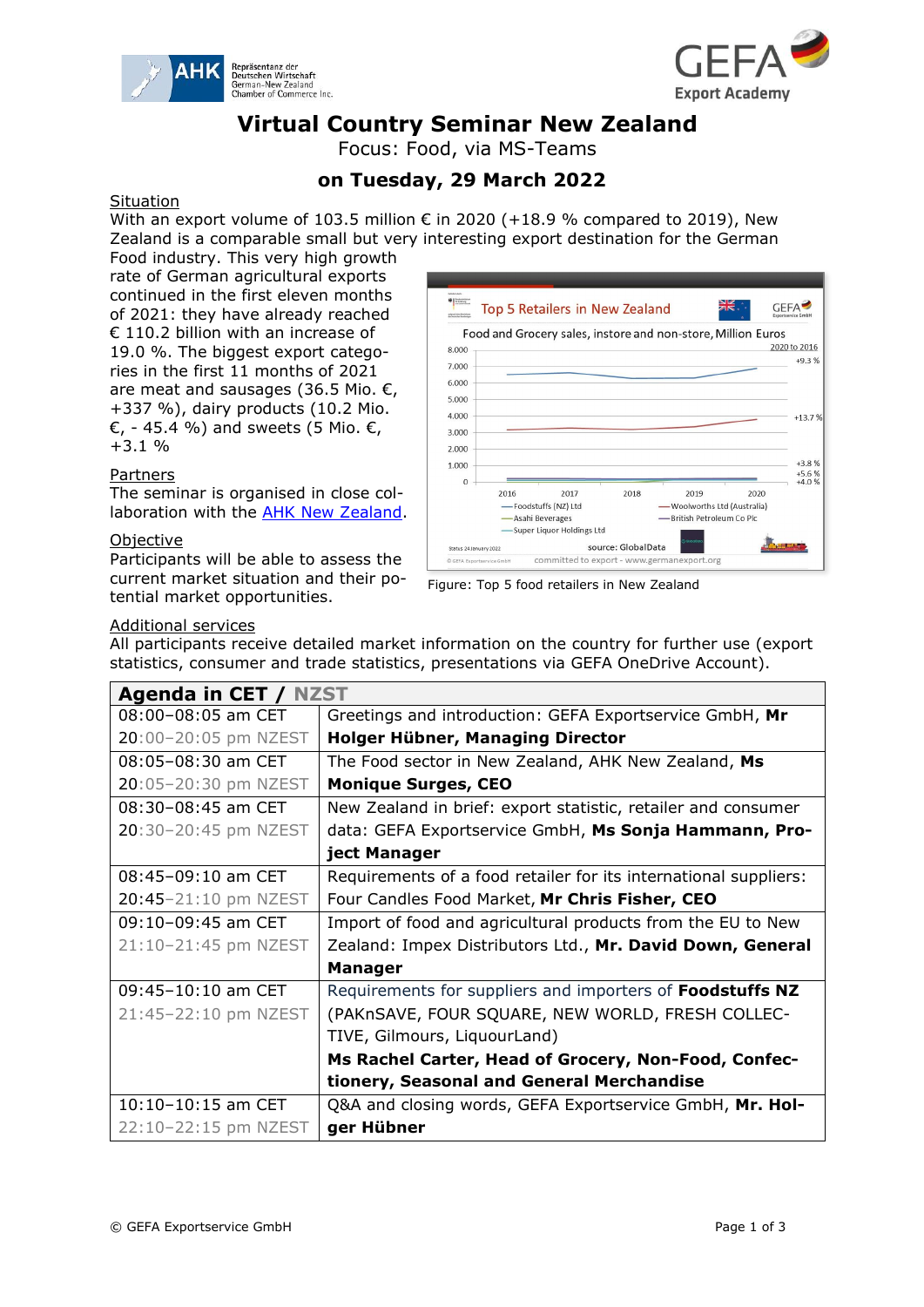



 $\overline{\mathsf{I}}$ 

# The speakers in brief

 $\Gamma$ 

| <b>Speaker</b>                                                                                                                   | Vita                                                                                                                                                                                                                                                                                                                                                                                                                                                                                                                                                                                                                                                                                                   |
|----------------------------------------------------------------------------------------------------------------------------------|--------------------------------------------------------------------------------------------------------------------------------------------------------------------------------------------------------------------------------------------------------------------------------------------------------------------------------------------------------------------------------------------------------------------------------------------------------------------------------------------------------------------------------------------------------------------------------------------------------------------------------------------------------------------------------------------------------|
| Mr Chris Fisher, Owner<br><b>Four Candles Food Market</b>                                                                        | Four Candles Food Market is a premium food retailer in<br>Auckland. He offers independent retail consulting ser-<br>vices to a number of organizations and volunteers with<br>SME NZ businesses looking for retail support.<br>Chris first set foot into the food industry back in 1997 as<br>a Buying Manager for Lidl UK. In New Zealand he has<br>worked as the merchandising General Manager for<br>Countdown Supermarkets and other big industry play-<br>ers.                                                                                                                                                                                                                                    |
| Mr David Down, General<br>Manager<br><b>Impex Distributors</b>                                                                   | Impex was founded in 1998 when the company started<br>importing chocolates from Switzerland. This soon grew<br>to a range of high-quality food stuffs from Europe and<br>around the world. Our seasonal lines include chocolate,<br>marzipan and Christmas Stollen. You will find our prod-<br>ucts all around the country, from novelty shops to res-<br>taurants, health shops to supermarkets. Current owners<br>David and Leah Down took ownership of Impex in 2015<br>and look forward to continuing to bring the world's fin-<br>est food to your table.                                                                                                                                         |
| Ms Rachel Carter, Head of<br>Grocery Non-Food, Confec-<br>tionery, Seasonal and Gen-<br>eral Merchandise<br><b>Foodstuffs NZ</b> | We're a bunch of grocers who believe we have a respon-<br>sibility to be a positive force for the communities we live<br>in and to the people who call this great island nation<br>home.<br>To make sure New Zealanders get more out of life, we<br>aspire to be one of the most customer driven retailers in<br>the world. We want to truly understand our customers,<br>consistently deliver what they value, and prove our loy-<br>alty to them through our actions.<br>For those who work with us, we're committed to creat-<br>ing an awesome place, for awesome people to achieve<br>awesome things. Because it's our people who add the<br>magic to the experiences our customers have with us. |
| <b>Ms Monique Surges, Chief</b><br><b>Executive Officer</b><br><b>AHK New Zealand</b>                                            | The German New Zealand Chamber of Commerce<br>(GNZCC), the representative office of the German busi-<br>ness community in New Zealand, was founded in 1983 in<br>Auckland and has since been an important partner in the<br>economic relations between Germany and New Zealand<br>as well as an important contact for New Zealand and Ger-<br>man companies for market information and support for<br>market entry in the respective country.                                                                                                                                                                                                                                                          |
| Mr Holger Hübner, Manag-<br>ing Director<br>Ms Sonja Hammann, Pro-<br>ject Manager<br><b>GEFA Exportservice GmbH</b>             | GEFA has been implementing export projects worldwide<br>since 2010. These include country and export seminars,<br>trade fair participations, business trips, b2b matchmak-<br>ing events and promotional campaigns. Since 2020, 21<br>country seminars have already been realised.                                                                                                                                                                                                                                                                                                                                                                                                                     |

For registration, please use the following registration form.